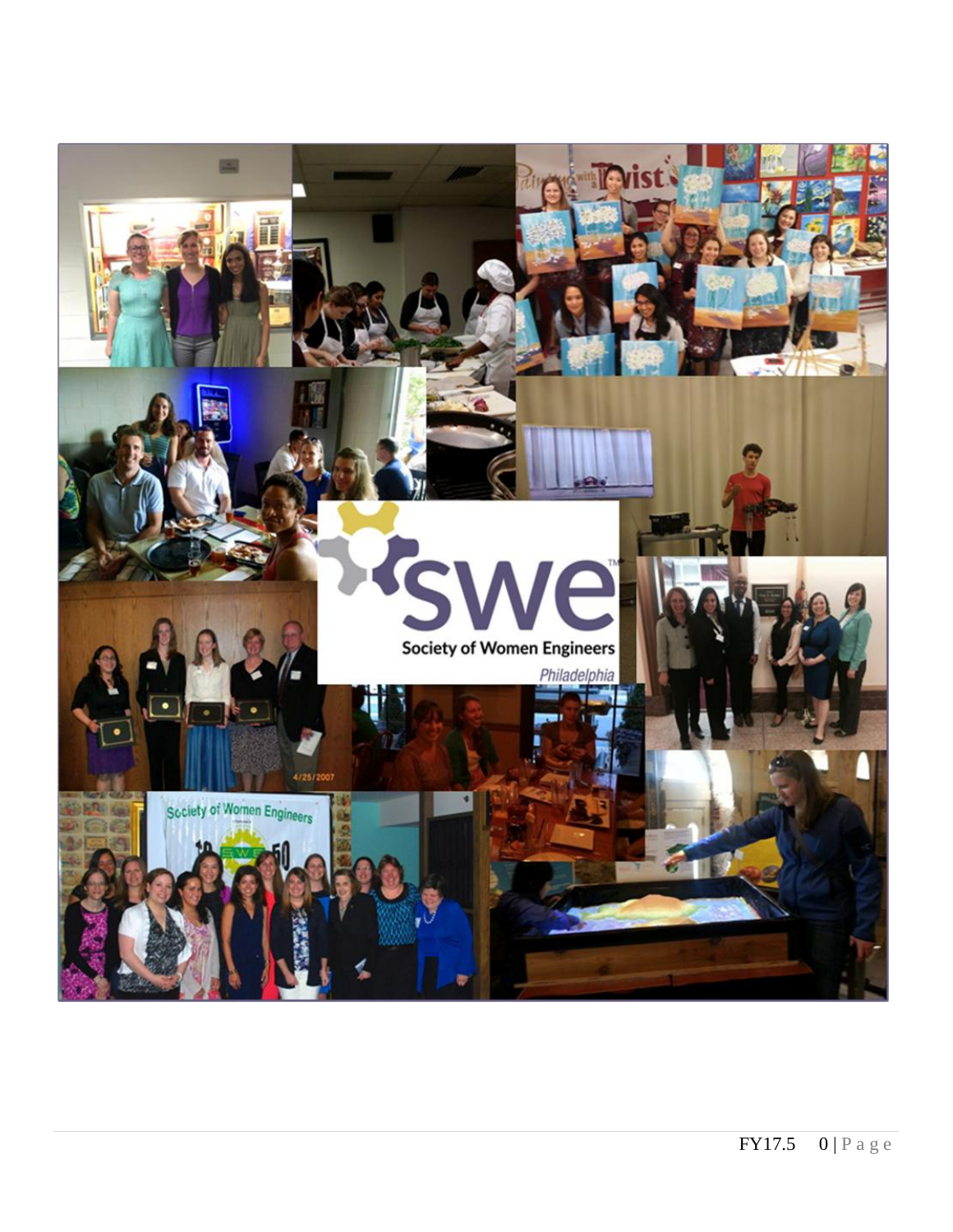

**INSIDE THIS ISSUE:**

# *SWE Outlook*

*The Philadelphia Section ~ Region E*

*FY17.5 February/March 2017* 

# **LETTER FROM THE PRESIDENT**

Hello SWE Philadelphia!

| LETTER FROM<br><b>THE PRESIDENT</b>  | 1         |
|--------------------------------------|-----------|
| <b>WELCOME NEW</b><br><b>MEMBERS</b> | 2         |
| <b>SOCIETY NEWS</b>                  | $2 - 3$   |
| <b>SECTION NEWS</b>                  | $4 - 7$   |
| <b>UPCOMING</b><br><b>EVENTS</b>     | 7-9       |
| <b>PREVIOUS</b><br><b>EVENTS</b>     | $10 - 12$ |
| <b>MEMBER NEWS</b>                   | 12        |
| <b>CONTACT LIST</b>                  | 13        |

### **IN THIS EDITION:**

**Contributing Authors:** Mary Beth Biddle Lindsay Poulin Elisha Rios Amanda Weissman

**Co - Editors:** Diana Russella Haydee Euceda

As usual, we have had an outreach filled spring thus far! In early February, our members supported Widener University's Engineering Mini-Camp, a full day event dedicated to introducing high school students to various fields of engineering. In addition to hands on activities there were panel events with collegiates and professionals, and a separate session was held for parents.



At the end of February, a few Philadelphia SWE

members traveled to Syracuse, NY for the final Region E Conference. I personally kicked off the conference with a tour of the Anheuser Busch facility in Baldwinsville, and it was an impressive display of bottling, robotics, and brewing. The remainder of the weekend was filled with networking, professional development, and reconnecting with long time SWE friends. I look forward to attending WE Local conferences in the future – the closest one to Philadelphia in FY18 is Providence, Rhode Island. Additional details for next year can be found at **welocal.swe.org.** 

In the meantime, consider joining us for the Delaware Valley Science Fair, the Underground Philadelphia tour on April 22<sup>nd</sup> – we will have lunch in Reading Terminal afterwards – and for the Philadelphia Science Carnival on April 29<sup>th</sup>. We are teaming up with Drexel University SWE this year for the Science Carnival, and it's sure to be a success! The details for these events can be found on the calendar on our website: **[philadelphia.swe.org.](philadelphia.swe.org)** 

Keep an eye on your email, our Facebook, and other social media accounts for information on our upcoming events. As we wrap up the year, we look forward to seeing new faces at our remaining events. You are always welcome to join us!

If you have ideas or questions, feel free to reach out to me at any time. I can be reached at phila\_president@swe.org.

Mary Beth Biddle

Mary Beth Biddle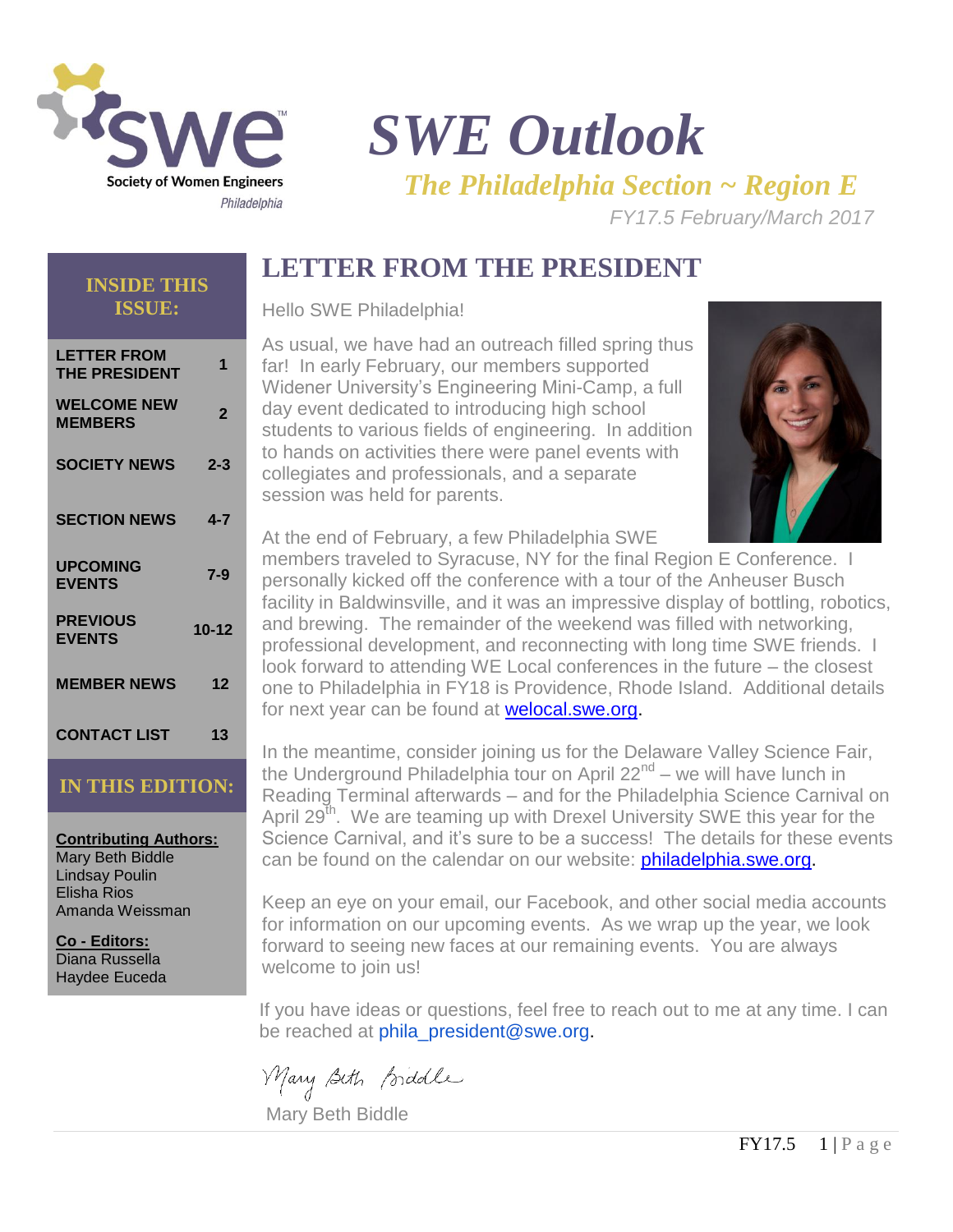# **NEW MEMBERS**



The Society of Women Engineers is constantly growing and welcoming new women engineers in all stages of their careers. Here are the recent newcomers to the SWE **Philadelphia Section.** 

| <b>Name</b>             | <b>Membership Type</b> |
|-------------------------|------------------------|
| <b>Lindsay Poulin</b>   | Professional           |
| <b>Nikita Patel</b>     | Professional           |
| Sarah Rheault           | Collegiate             |
| Emma Vogan              | Collegiate             |
| Lauren Chiota           | Professional           |
| Vy Ho                   | Collegiate             |
| Sandra Snozzi           | Collegiate             |
| <b>Michael Marano</b>   | Professional           |
| <b>Katherine Prelog</b> | Collegiate             |

# **SOCIETY NEWS**

## **Mark Your Calendar for WE17!**

Our WE17 Annual Conference will take place October 26-28, 2017 in Austin, Texas, USA. See below for a list of WE17 Session Tracks:

### **[WE17 Session Tracks:](http://online.swe.org/swessa/ecmssamsganalytics.click_through?p_mail_id=E160287A3413683B1C1871552)**

- Advocating for Change
- Career Management and Life Transitions
- Entrepreneurship
- Inclusion and Cultural Awareness
- Innovation and Disruption
- K-12 Outreach
- Strategic Leadership
- STEM Re-entry
- SWE Leadership
- Women In Academia
- Women In Government and Military

#### **[Visit here for descriptions on WE17 Tracks.](http://online.swe.org/swessa/ecmssamsganalytics.click_through?p_mail_id=E160287A3413683B1C1871552)**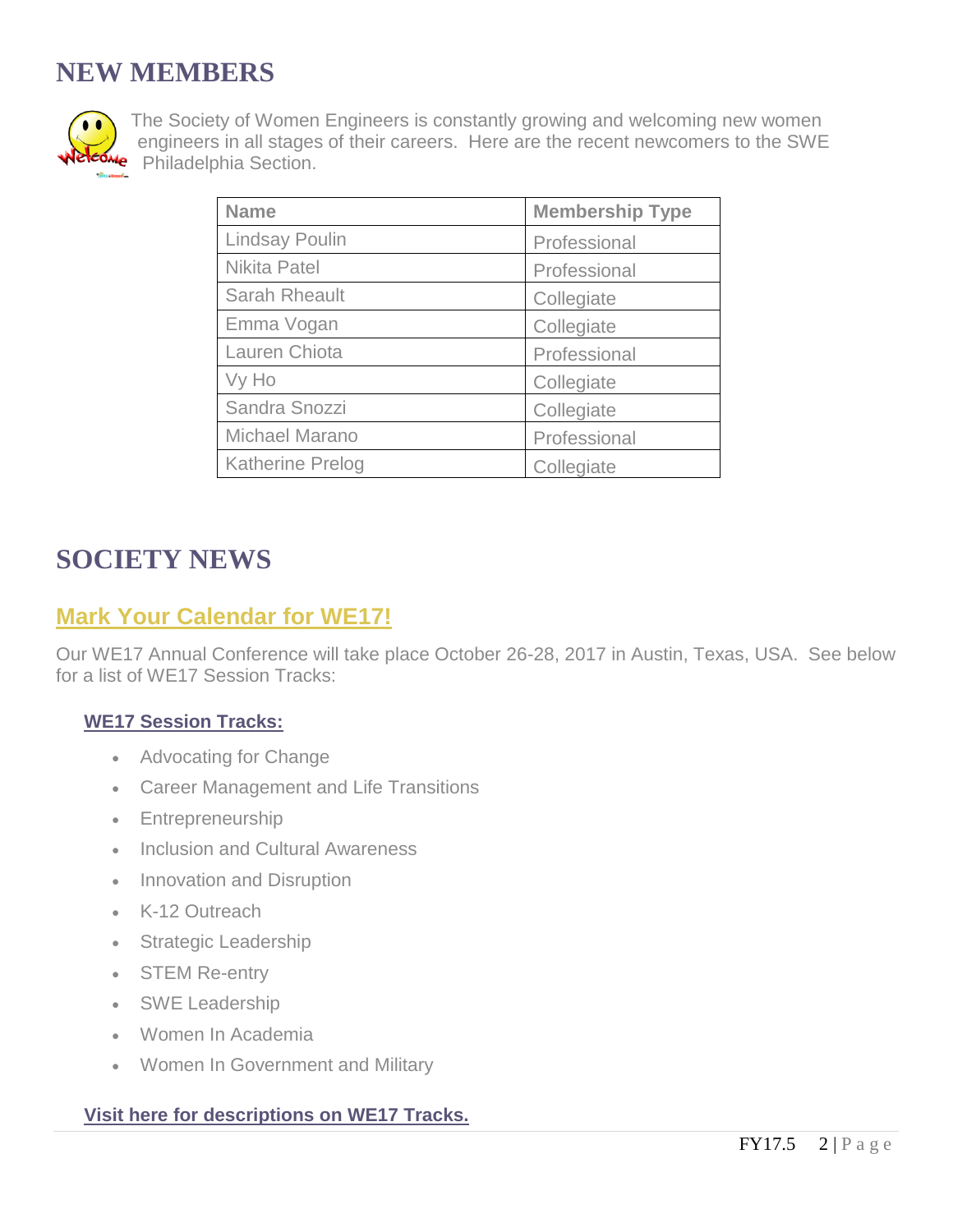# **Virtual Career Fair for Professionals**

Don't miss SWE's annual Virtual Career Fair April 5, 2017 from 1:00 - 4:00 p.m. EST. Attendees will connect directly in a live, one-on-one virtual interface with top employers looking to tap into SWE's diverse community of engineers to fill open positions.

Online attendees will have the opportunity to connect with as many as 20 recruiters for first-round interviews and networking.

Attending our Virtual Career Fair will allow you to:

- 1. Interact one-on-one in real-time with recruiters through online chat. You can share your resume and experience, and potentially schedule second round interviews.
- 2. Discover new career opportunities from leading employers eager to hire people with your expertise.
- 3. Build your network by continuing conversations with recruiters after the event ends.

Note: Participating recruiters will be seeking candidates with three years' plus work experience.

#### **[Register now for this event!](http://online.swe.org/swessa/ecmssamsganalytics.click_through?p_mail_id=E173173A4280312B1C1998065)**

# **SWE Freshmen Scholarships**

[Apply now](http://online.swe.org/swessa/ecmssamsganalytics.click_through?p_mail_id=E175824A4500648B1C2032312) for Society of Women Engineers' scholarships for the 2017-2018 academic year. Collegiates who will be freshman can apply online through May 1, 2017.

The **[SWE Scholarship Program](http://online.swe.org/swessa/ecmssamsganalytics.click_through?p_mail_id=E175824A4500648B1C2032313)** provides financial assistance to women studying baccalaureate or graduate programs in preparation for careers in engineering, engineering technology and computer science. In 2016, SWE disbursed 230 new and renewed scholarships valued at over \$750,000.

Collegiates complete one application and are considered for all scholarships for which they are eligible. The online application is entirely electronic — including submittal of reference recommendations and transcripts.

For more detailed information about eligibility and requirements and a link to the application, go to **[SWE scholarships](http://online.swe.org/swessa/ecmssamsganalytics.click_through?p_mail_id=E175824A4500648B1C2032313)**.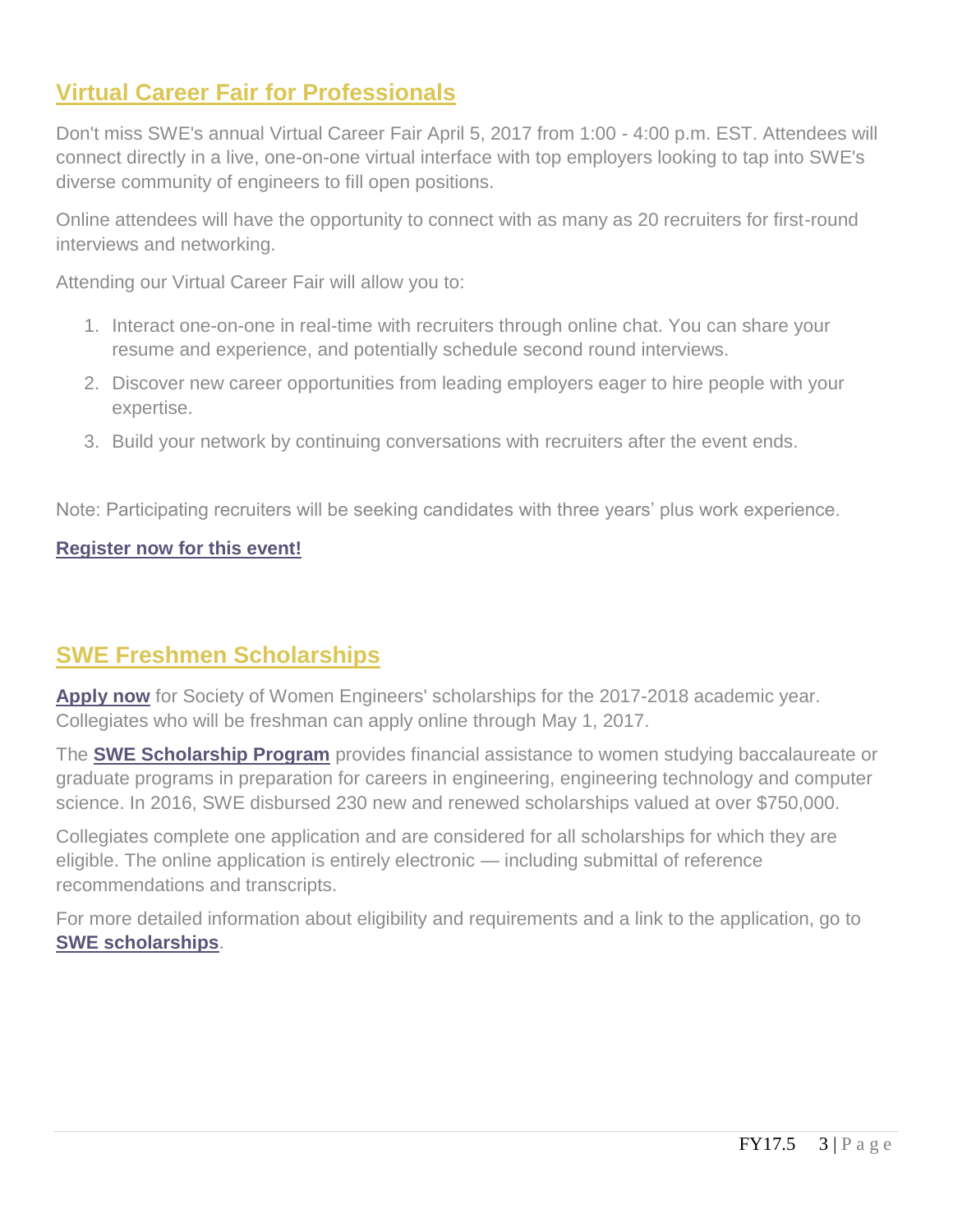# **SECTION NEWS**

### **Governance Update**

SWE Regions are being dissolved to make way for bigger and better things within the SWE organization. Updates are available at [governance.swe.org.](http://r20.rs6.net/tn.jsp?f=00187RGNsSt6TSgHXMZsLcTW1Pj20qShDcpYxWdAXRIpKg5QynKVfs4pSH2XT42iBR1tG37WLlKbF_DJ2IsedExL5Q5Tu4XSgcYmysSuV_O5FHZCBcNvz5eFOGimu-8u6n5WVxFHzR_lS_RMk-qffTYzg==&c=mpu2B0LXSgIXEs_wwhkL9p78Hsv9VS5oK9FKjmRzgQcgP31yoS9HCw==&ch=QDy16iykvPBlAX8vVFXrX_rP9QYbcYWZ_TpMS5loHOgB1b-yV2EHvQ==)

### **Nominating Committee – Apply Today!**

FY18 is just around the corner, which includes electing new officers for the Philadelphia SWE section. Three members are needed to form the nominating committee, who help to identify next year's board nominees and administer the voting. See Section 4 of the bylaws for more information on the election process and nominating committee responsibilities - [http://philadelphia.swe.org/bylaws.html.](http://philadelphia.swe.org/bylaws.html)

Note: Members of the nominating committee may not be a candidate for any elected office during their tenure of service on the nominating committee.

RSVP to Mary Beth Biddle [\(marybethb422@gmail.com\)](mailto:marybethb422@gmail.com?subject=Philadelphia%20SWE) to join the committee today!

### **Volunteer Training - Resources**

If you plan on volunteering with a Philadelphia SWE event, please review the following resources on STEM volunteering!

2017 Engaging Diverse Communities in Hands-On STEM (presented by the Franklin Institute)

- [Presentation](http://r20.rs6.net/tn.jsp?f=001xOXu840DJNqWAtNsj68doxSSaMJqlnOaRypjAPzGXxH_Cu6beFKuHj5RRyTNOoxkN_4_zHGZg8kBwK1oz4hbLfYRWWYIMDqgBUu2jAFiysjW--oUFoPeaAvynW7pId1pcZ_1raV99H9QZZ6VlZKJ2sSEf0FATt8AlCU8rOuozUYknPJS2qfKWc5s2k3KwgXaxi-QOx8jq5DQ5jGNL6vtHV6F2ST8zqewinnn_lfAX-X2zIlm6eTa1uvGwB3SlJKE&c=35evDAJj3oWPyl4VvkRXS5yXW8jlneYF-UufJ1XMka8bzn7qe6-Dfw==&ch=xqjsc6qIRmtq9IboekzvjlanLUSzsrBCM4SPOcZiZuAc0523tqbgFA==)
- [Webinar](http://r20.rs6.net/tn.jsp?f=001xOXu840DJNqWAtNsj68doxSSaMJqlnOaRypjAPzGXxH_Cu6beFKuHj5RRyTNOoxk2vUHOKKTBKTQCZvqEgCVhFIvYcagV9WEPI5-6eb_DGiLSAsCbenG2EQ4Kjr7ZKIn8B4BuDlB0P19p0cJ-Z7ERuhLy2_ZRzWOCQ7VDPm78qGKANYn8AlFo0Q4B6Os9Q0VvUD0eu2fzAGpifGajCt3HZNetL963MPDt0iLgQVF_mM=&c=35evDAJj3oWPyl4VvkRXS5yXW8jlneYF-UufJ1XMka8bzn7qe6-Dfw==&ch=xqjsc6qIRmtq9IboekzvjlanLUSzsrBCM4SPOcZiZuAc0523tqbgFA==)
- [2014 Philadelphia SWE Outreach Volunteer Training](http://r20.rs6.net/tn.jsp?f=001xOXu840DJNqWAtNsj68doxSSaMJqlnOaRypjAPzGXxH_Cu6beFKuHj5RRyTNOoxkyESsq9LFEn3dKYgvhmuMi2IYFSxL5fwVl2h7AsZWmGC6JghICHcs6wB0XiTjI7R9MUQjqFUKojTyaPYRHOY9FX29DU0lQ6FB3te40v4f1-VwE9LuMwqoIcGv2n7wnA-ONMCM-rB9qgSdrbQj9Gk5Z97rbQJflk0uHBoKRecFXbvpQb0Lv13xLg==&c=35evDAJj3oWPyl4VvkRXS5yXW8jlneYF-UufJ1XMka8bzn7qe6-Dfw==&ch=xqjsc6qIRmtq9IboekzvjlanLUSzsrBCM4SPOcZiZuAc0523tqbgFA==)

Please contact *[phila\\_outreach@swe.org](mailto:phila_outreach@swe.org)* with any questions.

### **Open Positions – Philadelphia SWE**

Part of what makes the Philadelphia SWE section so great is the amazing participating of our members who keep it running like a well oiled machine. Read the open positions available for our section to see how you can get involved in FY16!

#### **Meeting Coordinator**

Assist the VP of Professional Development in coordinating meeting locations, invites, attendee lists, and other miscellaneous task.

#### **Collegiate Liaison**

Facilitates communication between section and local collegiate section presidents and counselors including flowing information to collegiate sections or requests for support from the collegiate sections. Assists collegiate MALs in the Philadelphia Section with any questions they may have.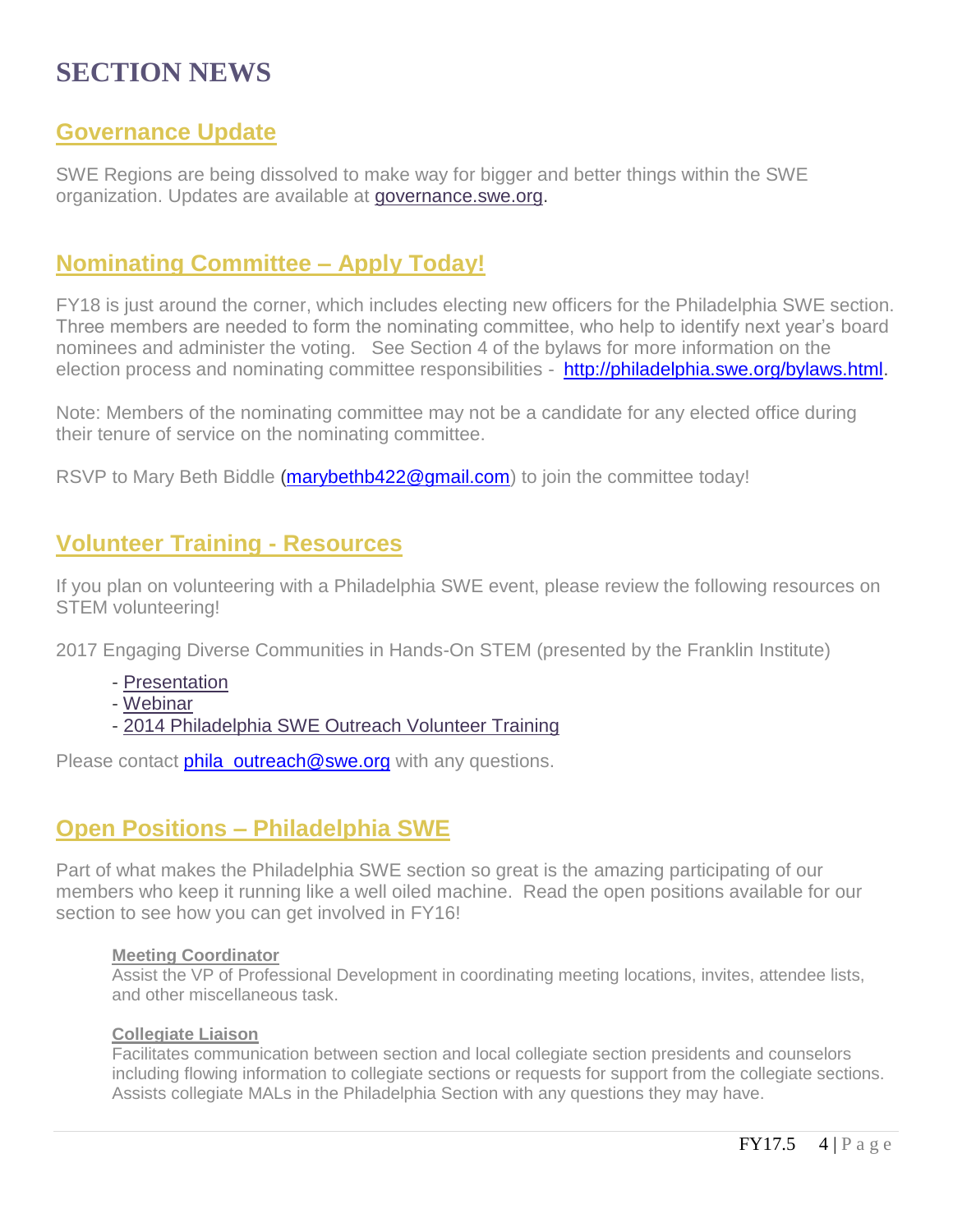#### **Philadelphia University Counselor**

Assist Philadelphia University in getting their collegiate section up and running; advise on SWE best practices and potential events; connect the collegiate section to local professionals.

#### **Corporate Liaison**

Connect Philadelphia SWE to local companies, some of whom may be able to provide meeting locations, or financial support.

#### **Awards Coordinator**

Focus on member and section recognition. Compiles package to submit section for regional and society awards. Assists in submitting packages for members nominated for society awards. Helps identify any awards to be given at end of the year banquet. This year, will begin to develop foundation for yearly section awards for members.

#### **Awards Banquet Chair**

Plans and organizes the SWE Philadelphia End of Year Banquet.

If you're interested in any of these positions, please send an e-mail to Mary Beth Biddle at [marybethb422@gmail.com.](mailto:marybethb422@gmail.com?subject=Philadelphia%20SWE)

### **Event Coordinators Needed – Help Plan an Event with PHL SWE!**

Are you interested in helping to plan a tour, technical talk or social for SWE Philadelphia in the upcoming months?

- We are looking for 1 volunteer for each event to finalize event dates & details and to act as the SWE lead working with event partners (i.e. meeting location and other partner groups participating in the event, if applicable).
- Responsibilities include: working under the direction of the VP Professional Development (Tania Cai) to communicate with partners to set up event, finalize event logistics, and to attend the event & provide a copy of the attendance list to SWE officers.
- Time estimated to plan an event is ~1-2 hours total.

If interested, please email Tania (VP Professional Development) at: **phila profdev@swe.org** 

### **Do you shop on Amazon? You could be missing an opportunity to help SWE!**



AmazonSmile is the same Amazon you know. Same products, same prices, same Amazon Prime benefits. All you have to do is use a specified link when signing in to Amazon to shop like always and Amazon donates money to the organization you specify. If you shop on Amazon but use the link <http://smile.amazon.com/ch/23-2604522> to log in 0.5% of the price of your purchase will be donated to Philly SWE! It only takes one click and then Philly SWE gets extra money to host events for you!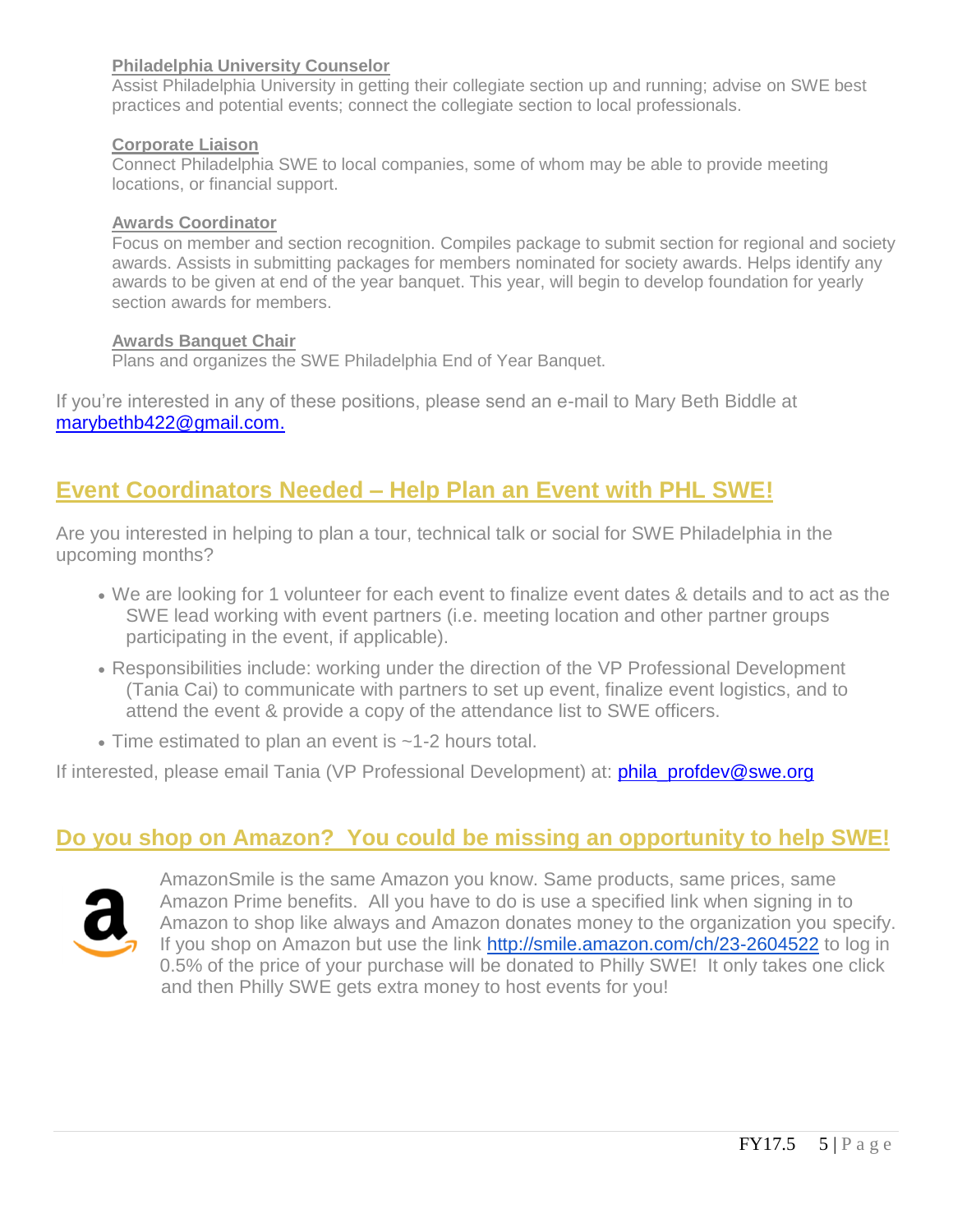# **Seeking Corporate Contacts**

If you know someone in your company who is in charge of or interested in making donations to a philanthropic organization, please let the Society of Women Engineers Philadelphia Section know so that we may get in touch!

The Society of Women Engineers is the world's largest advocate and catalyst for change for women in engineering and technology. We help members reach their full potential as engineers and leaders through networking, professional development and the shaping of public policy. And, we inspire young girls to become engineers and support them with scholarships. To that end, the Philadelphia section solicits donations and allocates the funds to scholarships and programs geared towards professional development and outreach.

# **Stay up to date with SWE PHL through social media!**

#### Website: <http://philadelphia.swe.org/>

Find the latest events, add our google calendar, and learn about volunteer opportunities

#### Facebook: [www.facebook.com/philaswe](http://www.facebook.com/philaswe)

See past event photos, upcoming events and interesting articles

#### Twitter: @PhilaSWE

Join in the conversation, event reminders and photos! **#PhilaSWE!**

#### Instagram: @PhilaSWE

Share your SWE memories with us and check out photos from this year's events!

#### LinkedIn: [www.linkedin.com/grp/home?gid=4173718](http://www.linkedin.com/grp/home?gid=4173718)

Show your colleagues your professional interests by joining the SWE Philadelphia group and find professional opportunities shared with SWE through our network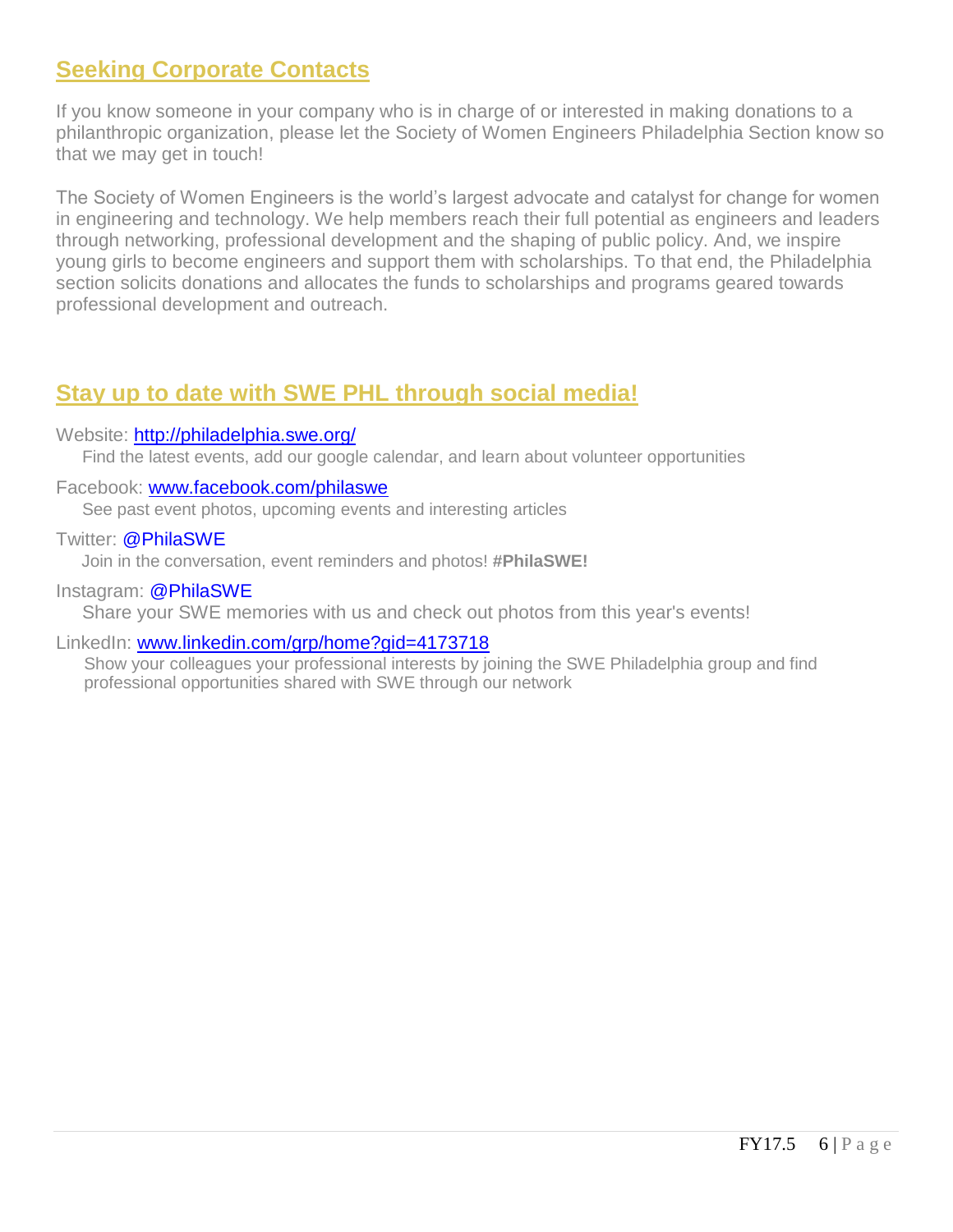# **Philadelphia SWE Technical Spotlight**

Learn more about where your fellow SWE Philadelphia members work in the Greater Philadelphia area!



### **Lindsay Poulin, B.S. Construction Management**

**1) What company do you work for and what do you do?** 

I work as a project manager in construction services for CRB Engineering, Architecture, Construction, & Consulting.

### **2) Why did you join SWE?**

I am a HUGE advocate for the advancement of women in STEM related fields and joined SWE to help in the pursuit of impacting the future of engineering and technology.

**3) How do you continue to grow your technical skills?**

I continue to grow my technical skills by attending classes and trainings, subscribing to industry magazines and newsletters, being involved in several organizations, and reading lots and lots of books.

**4) If you could give a single piece of advice to an undergraduate engineer studying in your field, what would it be?**

Think outside the box and don't be afraid to push boundaries. Be a sponge – learn from what others do and expand upon it; make it better. Enhance their methods to increase your chances of success. Remember to stay humble, surround yourself with the right people, and find a good mentor.

# **UPCOMING EVENTS**

# **Volunteer Opportunity: Intro to Coding Workshop for Girl Scouts**



When: 1:00 – 3:00 PM, April 1, 2017 Location: Yardley, PA

5th-8th grade Girl Scouts will learn to code their own computer games using Scratch. We are partnering with The Coding Space for an afternoon of coding, followed by a Q&A for the scouts to learn more about our experiences in STEM. Please contact Elizabeth Rowland [\(erowland1824@gmail.com\)](mailto:erowland1824@gmail.com) if you're interested. [Please note: all volunteers will need to complete the necessary clearance/background checks prior to volunteering with Girl Scouts: [http://philadelphia.swe.org/volunteer-information.html\]](http://r20.rs6.net/tn.jsp?f=001xOXu840DJNqWAtNsj68doxSSaMJqlnOaRypjAPzGXxH_Cu6beFKuHj5RRyTNOoxksZkEJTPhbUIS2HVzQCjh0cR6sxe_XMESFfDYrkO-bKjtyT9RJ6AsRBkgW2sqgcH0380ZYTIbH48busuYSrxpPtKDikafFzTvevIE01zA2m-qjv5HbsrVz71BmL7Wf3FU&c=35evDAJj3oWPyl4VvkRXS5yXW8jlneYF-UufJ1XMka8bzn7qe6-Dfw==&ch=xqjsc6qIRmtq9IboekzvjlanLUSzsrBCM4SPOcZiZuAc0523tqbgFA==)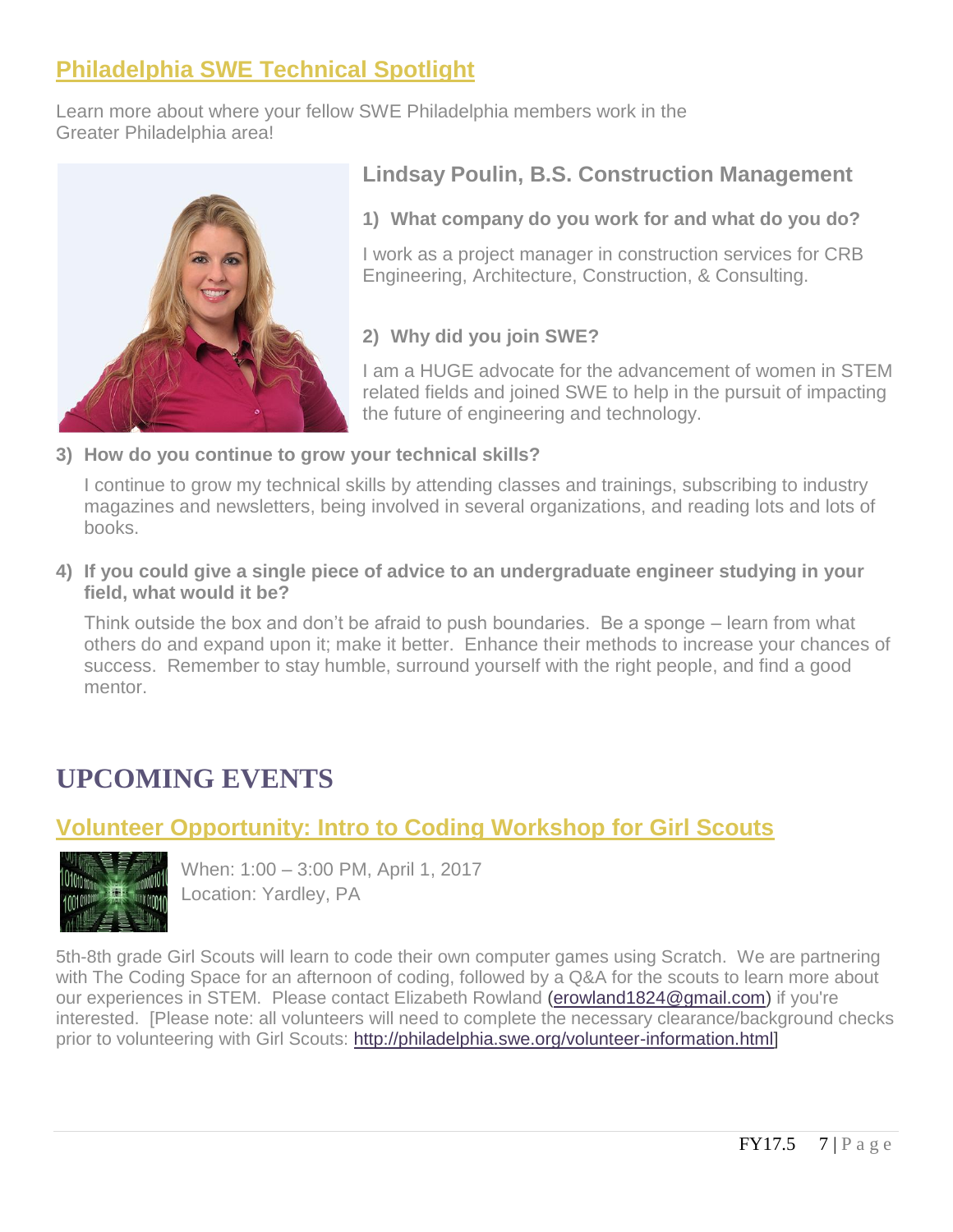# **Volunteer: Judges for Delaware Science Fair**



When: April 5, 2017 Location: Varies

Philadelphia SWE is looking for volunteers to help judge local science fairs! We are presenting Special Awards at the Delaware Valley Science Fair. Volunteers would be responsible for observing engineering related projects submitted by young women, asking the presenters questions about their projects, and selecting winners. Volunteers are needed for either a morning, afternoon, or all day shift on April 5th (DVSF). Any questions should be directed to Cassie Zook at [crz333@gmail.com.](mailto:crz333@gmail.com)

# **Underground Philadelphia: Subways, Railways, & Stations**



 When: 11:00 am, April 22, 2017 Location: 30<sup>TH</sup> Street Station, Philadelphia

Discover the Philadelphia Plan which gave us two Art Deco masterpieces, the monumental 30th Street Station and Suburban Station, the first all-underground rail terminal. The tour starts at 30th Street Station and proceeds via trolley (token provided) to 19th St. From the Comcast tower lobby descend into an underground concourse network to The Gallery, before ending at Reading Terminal and the Marriott Hotel. Along the way, lament the loss of Broad St. Station and learn about the 1905 mid-50s trolley and subway lines, the Broad Street subway (1928), the Commuter Rail Tunnel (1984), and the former Reading Terminal, now part of the Pennsylvania Convention Center. (This tour requires climbing some stairs, though escalators and elevators are available at most points.) Meet at the Angel statue by the main concourse of the east entrance of 30th Street Station.

We will have lunch after!

Reserve your spot at<http://philadelphia.swe.org/get-involved.html>

Contact Tania at tic456@gmail.com with any questions.

# **Philly Science Carnival with Drexel SWE**



When: 10:00am – 4:00pm, April 29, 2017 Location: Penn's Landing, Philadelphia

Volunteer as we team up with Drexel SWE at the [Philly Science Carnival!](http://r20.rs6.net/tn.jsp?f=00187RGNsSt6TSgHXMZsLcTW1Pj20qShDcpYxWdAXRIpKg5QynKVfs4pSH2XT42iBR11I9l-YFN1_hpLFrrAHo9ZoGWVo1hWLBRbY8VHL717JjbefVnTf_i4jS5Pn9fXopobZ1UfVMnIHszrfKUo95s67BMbpafIzNvdpV0rQNKTqtn92veQa-eww==&c=mpu2B0LXSgIXEs_wwhkL9p78Hsv9VS5oK9FKjmRzgQcgP31yoS9HCw==&ch=QDy16iykvPBlAX8vVFXrX_rP9QYbcYWZ_TpMS5loHOgB1b-yV2EHvQ==) This event attracts tens of thousands of people of all ages. We will be building simple circuits and operating our "body light" demonstration. Shifts to sign up are 9am-1pm (includes setup) and 1-4pm. Please fill out [this form](http://r20.rs6.net/tn.jsp?f=00187RGNsSt6TSgHXMZsLcTW1Pj20qShDcpYxWdAXRIpKg5QynKVfs4pSH2XT42iBR179iP5mJjwBVS6S2cp_6kBi_c_ln5NIgrkh2l2HcJ6JY_873wlEVDC4LJPUTPRAzKKBWdr2sbrjVn_HGPf74F88KqJiHaeloTnN8tjXAzmh0=&c=mpu2B0LXSgIXEs_wwhkL9p78Hsv9VS5oK9FKjmRzgQcgP31yoS9HCw==&ch=QDy16iykvPBlAX8vVFXrX_rP9QYbcYWZ_TpMS5loHOgB1b-yV2EHvQ==) if you are interested in volunteering (and state "Other - Philadelphia SWE member" for graduation year and enter your email address where it says Drexel email when filling out the form). E-mail Kristine Loh at **[kloh@drexel.edu](mailto:kloh@drexel.edu)** if you have any questions.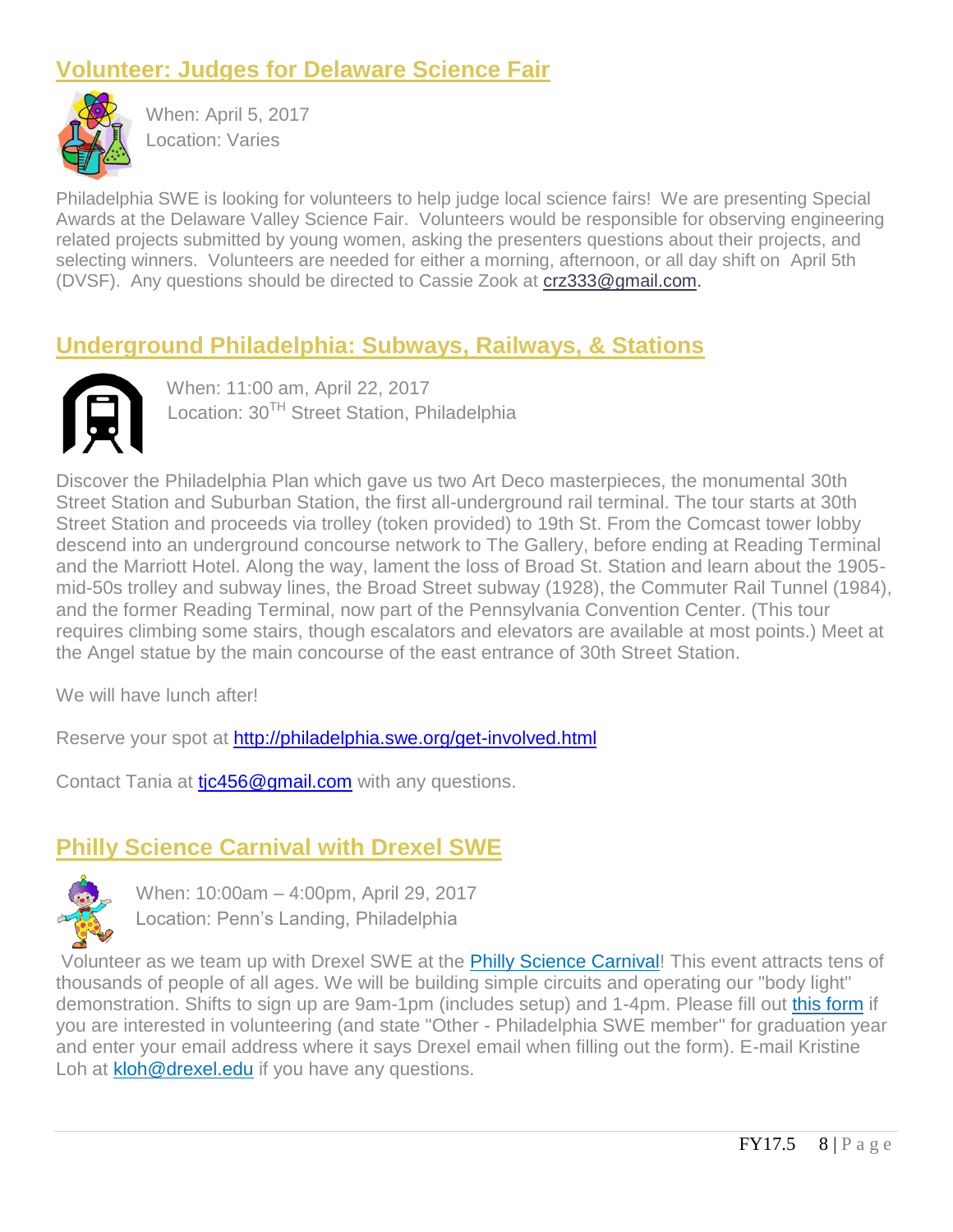# **Franklin Institute Volunteer Opportunities**



If you're looking for more opportunities to make a difference, the Franklin Institute is putting on several events in the next two months:

#### Philadelphia Science Festival

- When: April 21nd- 29th
	- $\circ$  SWE Members please contact Ellen Trappey **[Etrappey@fi.edu](mailto:Etrappey@fi.edu)** for SWE Members

#### Science in the National Park

When: 10:00 AM – 3:00 AM Thursday, April 27, 2017

- $\circ$  Activity providers should expect to be on site/facilitating from 9:30 am-3:30 pm.
- o Working with the National Parks Service on their Every Kid In The Park Initiative to get every 4th grade student in a National Park.
- o Funding is available to cover costs of activity supplies.
- o SWE Members please contact Rachel Giatras [rgiatras@fi.edu](mailto:rgiatras@fi.edu)

### **2017 Diamond Symposium – Sponsored by DOW**



When: 8/21/17 – 8/24/17 Location: The H Hotel, Midland, Michigan

Application Deadline: 5/15/2017

The Dow Chemical Company will be hosting a three-day, all expenses paid, symposium aimed at the very best African American, Latino, and American Indian undergraduate students majoring in Engineering, Supply Chain Management, Accounting/Finance, and Business Administration/Marketing.

Diamond Symposium participants can expect to:

- Hear from dynamic Dow leaders on "How to Create Your Personal Brand" and "Build Networking Skills"
- Learn more about Dow, our technology & products, our sustainability, and our employee resource groups
- Participate in a cross-functional case study
- Meet and network with Dow leaders and employees

For more information, or to register, please visit <http://www.dow.com/en-us/careers/diamond-symposium>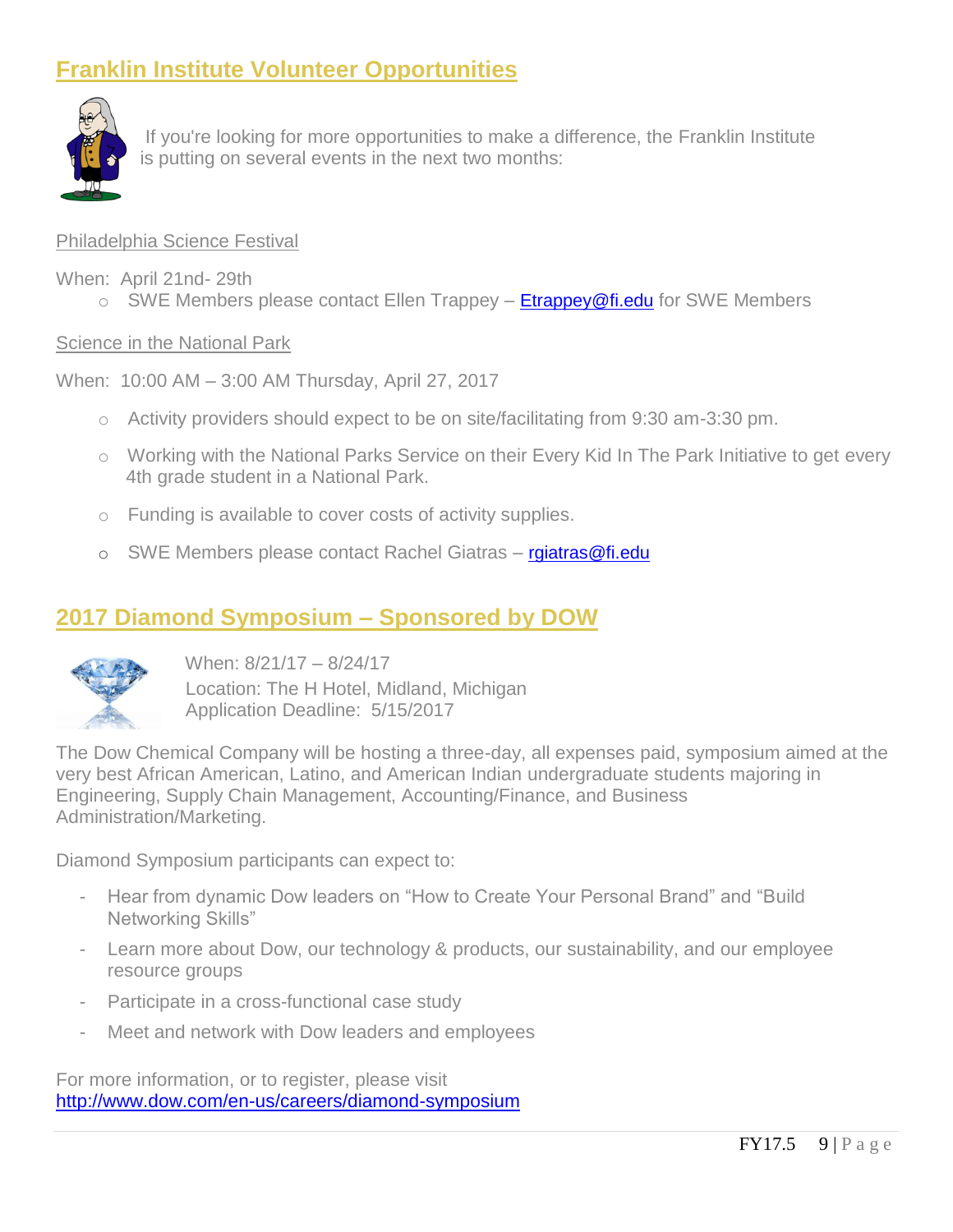# **PREVIOUS EVENTS**

### **Introduce a Girl to Engineering Day**



On Saturday, February 25, the Franklin Institute commemorated Introduce a Girl to Engineering Day by hosting four hours of fun for young girls and volunteers alike. Philadelphia SWE members and DOW employees spent their time leading hands-on activities that encourage the design process in order to expose the fascinating world of engineering to the young learners. One activity the girls got to experience was the Windy Valley station (pictured). The young inventors had access to a variety of materials to create an object that would fly in the wind tunnel. If the inventions didn't fly, the girls would make modifications to fine tune their designs.

# **SWE – Penn EAS Engineering Happy Hour**



The University of Pennsylvania's Engineering Alumni Society (EAS) and the Society of Women Engineers (SWE) had a great time on March 16<sup>th</sup> at Strangelove's in Philadelphia. Attendees socialized, connected, but most importantly had lots of fun. We hope to see you at the next one!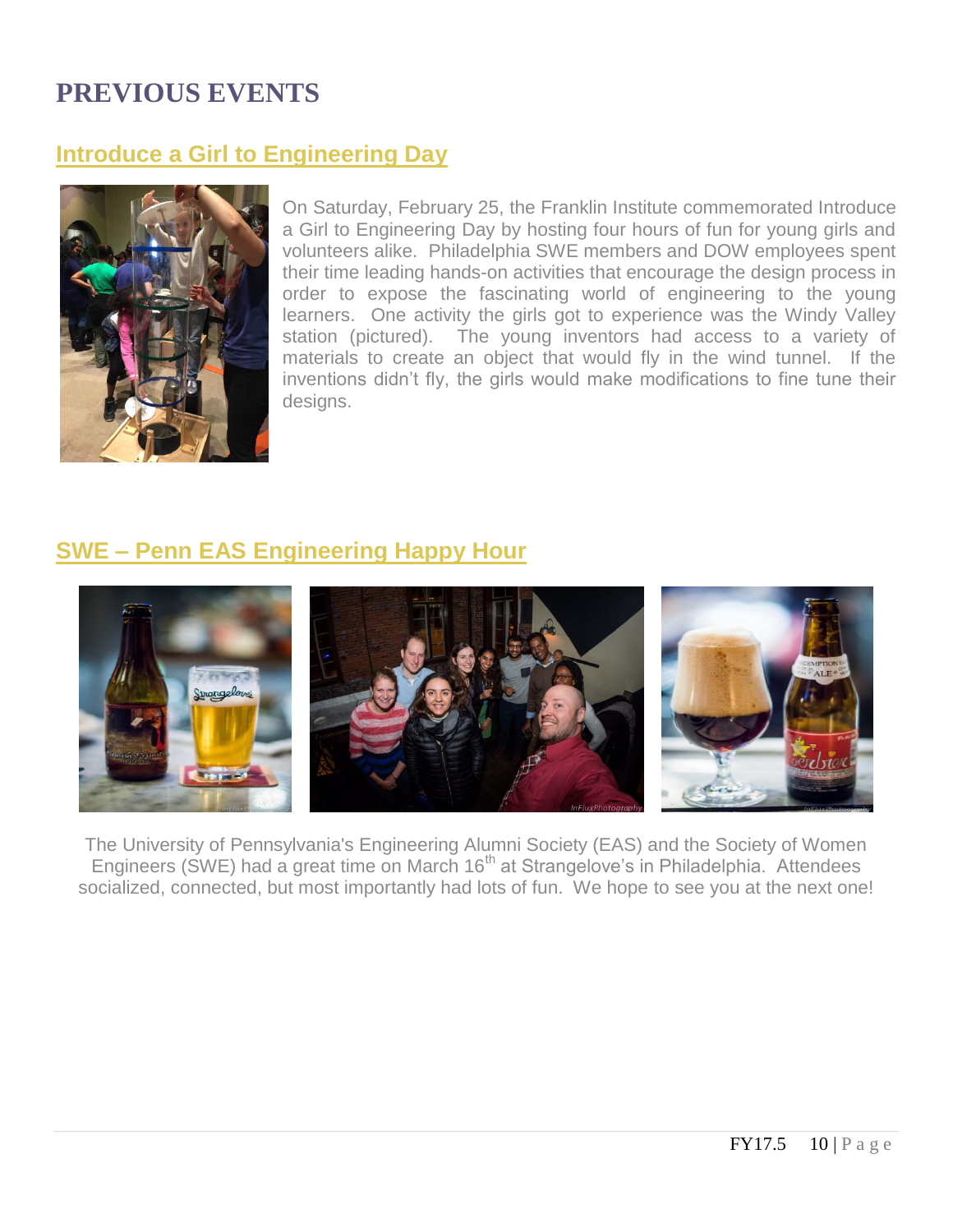# **Capitol Hill Day**

This March 15-16, one of the coldest days in Washington DC, over one hundred STEM supporters from SWE and other sponsoring organizations gathered on Capitol Hill to increase awareness that, "Diversity and Inclusion Fuels Innovation in STEM," the theme of this year's event. SWE Philadelphia had two members attend, Amanda Weissman and Maria Legato. They had the opportunity to attend training on current public policy initiatives in SWE and how to mee t with your senators and representatives. They also attended the 'Perspectives from Capitol Hill and Beyond' Panel with James Brown (Executive Director STEM



Education Coalition), Dahlia Sokolov (Subcommittee Staff Director House Committee on Science, Space & Technology), and Talib Karim (Executive Director of the STEM4US!). The event was an excellent learning opportunity to hear what STEM initiatives were currently being pursued on Capitol Hill and the importance of funding these initiatives. Weissman and Legato also attended a congressional reception where multiple guests of honor from many states spoke about their long standing support of STEM and diversity. It was inspiring to hear Congresswoman Eddie Bernice Johnson (D-TX) who, in December 2010, was elected as the first African American and the first female Ranking Member of the House Committee on Science, Space and Technology. Her long standing support of women in STEM is evident by her yearly support of SWE's Capitol Hill Day.



As New Jersey Residents, Weissman and Legato, along with New Jersey SWE Member Anne Steinhardt, met with the offices of Senator Cory Booker (D-NJ), Senator Bob Menendez (D-NJ) and Representative Josh Gottheimer (D-NJ-5). Each of these offices are strong supports of STEM but were appreciative to hear with bills SWE and our affiliates are specifically supportive of and which we support funding. They were also appreciative to hear our individual stories from our lives about needing diversity in universities and the workforce, needing support for working parents, and the importance of education, specifically for cyber security. SWE residents from Pennsylvania met with the offices

of Senator Robert Casey (D-PA) and Representative Glen Thompson (R-PA-5). Overall, the attendees met with staff members, senators, and representatives from 73 different offices from all around the country.

If you are interested in learning about some bills that SWE is supporting, please read about S.3084 - American Innovation and Competitiveness Act, Student Support and Academic Enrichment formula grant program found in Title IV, Part A of the Every Student Succeeds Acts, and the Inspiring the Next Space Pioneers, Innovators, Researches, and Explorers (INSPIRE) Women Act. Additional talking points included support for the National Science Foundation, Title IX protections, and work/life balance policies.

This event is open to all SWE members and we hope you can join us there next year!

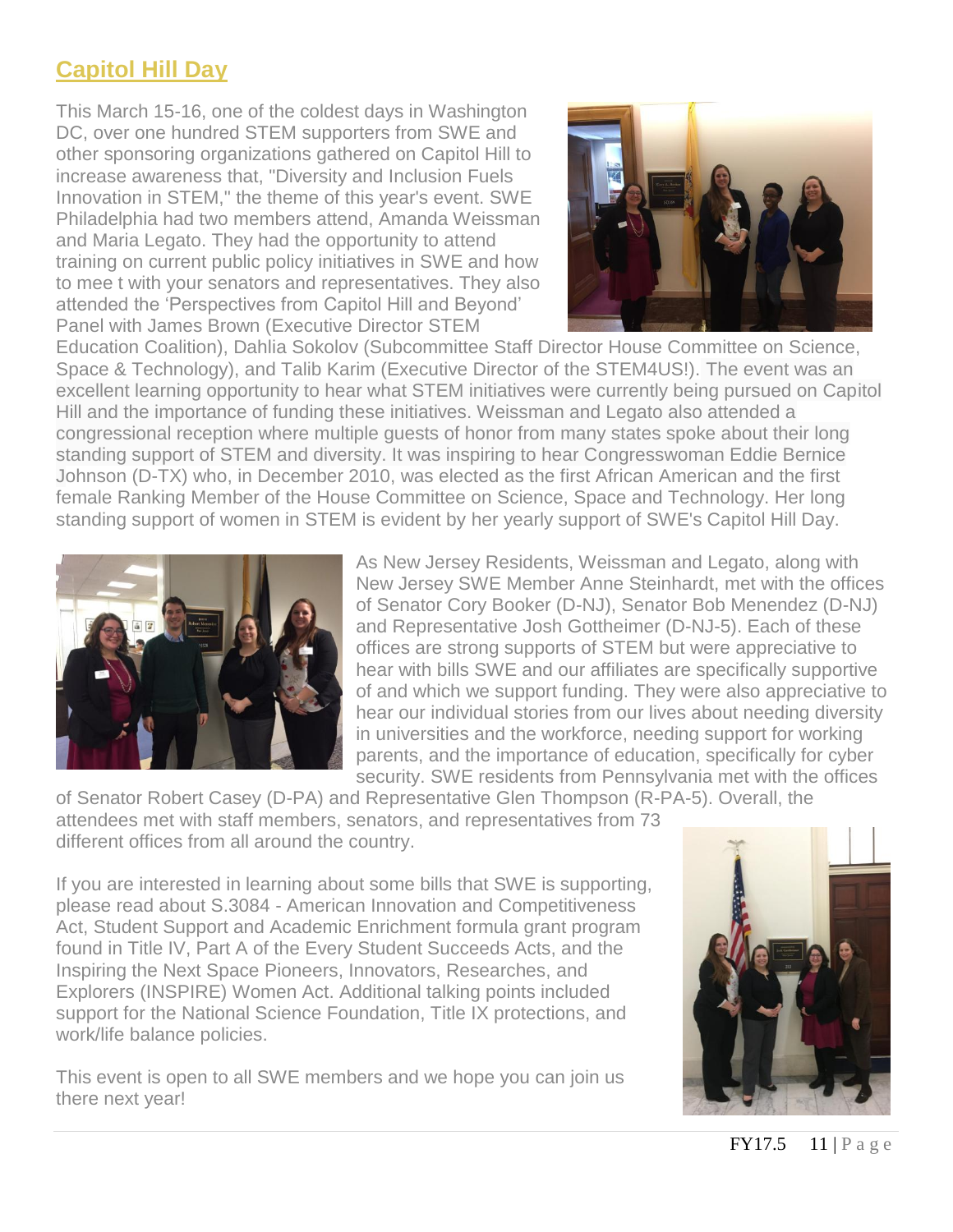### **Discover Your Future Day**

Discover Your Future (DYF) Day is an annual day of STEM workshops held for local middle women in Blue Bell, PA organized by American Association of University Women (AAUW). Seven members of SWE Philadelphia (Jennifer Ligo, Esther Lim, Megan Seiders, Brittany Wu, Lindsay Poulin, Danielle Dunn and Elisha Rios) teamed up with 2 Dow STEM Ambassador members to hold 2 workshops for over 150 participants, including the DNA bracelet kit and learning about density through the Liquid Rainbow kit at this year's DYF Day held on March 25 at the MontCo Community College Campus. Below are pictures captured for the Liquid Rainbow demonstration.



### **SWE/AWMI Panel – Bridging the Gender Gap**



Our third annual AWMI/SWE panel on March 30<sup>th</sup> was a success! The Association of Women in Metal Industries (AWMI) and SWE teamed up to discuss how we can all help bridge the gender gap. Our three panelists talked about biases they have encountered and seen throughout their careers. They encouraged all attendees to ask for feedback, stand up for what they want, and to stop worrying about how those around them are performing. All three panelists also reflected on the value of women's networks. They said these networks aren't a necessity, but they become very important when forming friendships, maintaining lasting connections, and growing professionally. SWE is looking forward to another panel event next year with AWMI!

# **MEMBER NEWS**

*Do you have exciting news to share? It could be anything from graduations to birthdays, engagements to professional accomplishments. Email the [SWE Newsletter Editor](mailto:philasweeditors@gmail.com) with your exciting news!*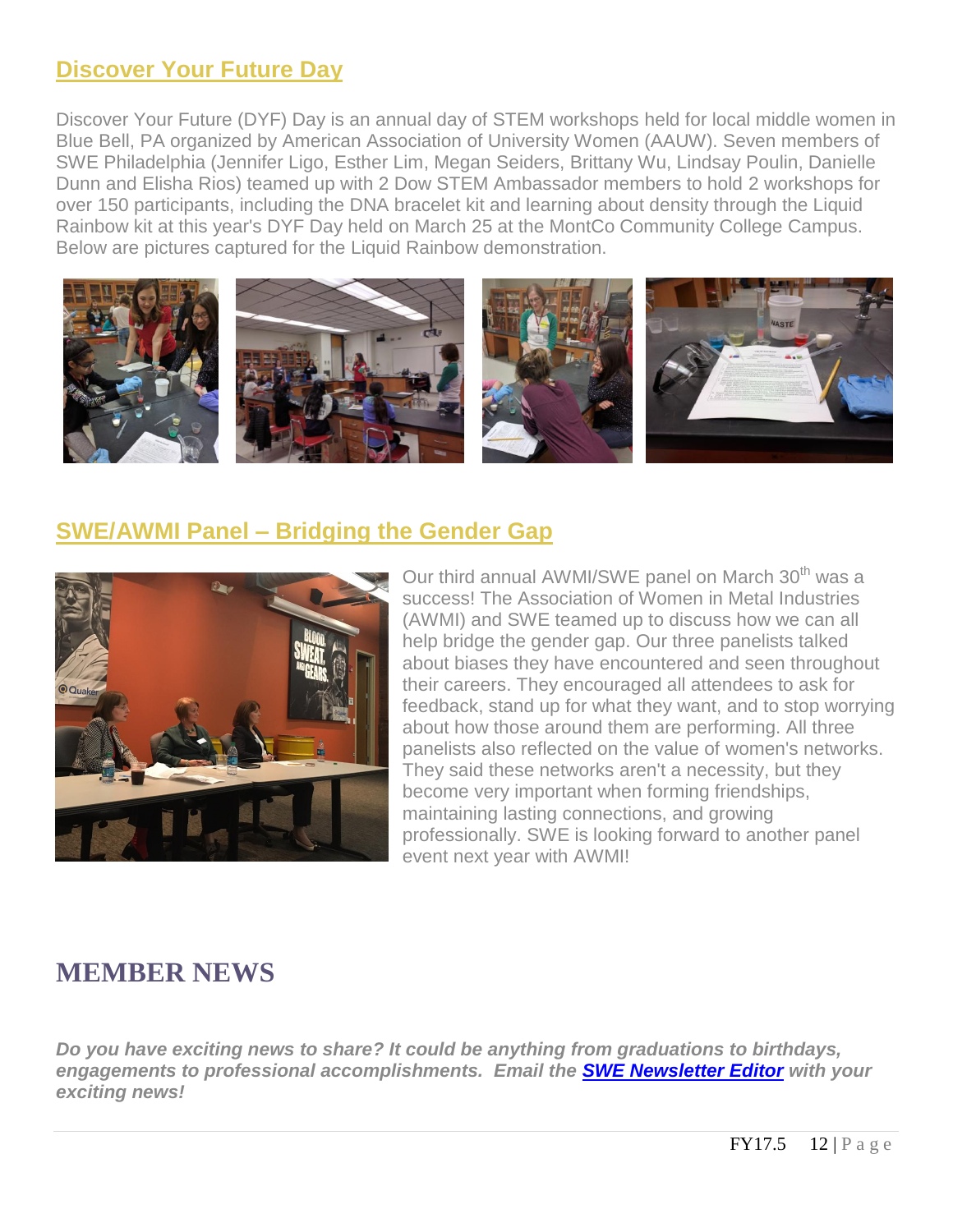# **OFFICER CONTACT LISTING**

| <b>FY17 Elected Officers</b>                     | <b>Name</b>              | <b>Email</b>                   |  |
|--------------------------------------------------|--------------------------|--------------------------------|--|
| <b>Executive Council Voting Members</b>          |                          |                                |  |
| President                                        | Mary Beth Biddle         | marybethb422@gmail.com         |  |
| Sr. Vice President Outreach                      | <b>Elisha Rios</b>       | phila outreach@swe.org         |  |
| <b>Vice President Prof Dev</b>                   | Tania Cai                | phila_profdev@swe.org          |  |
| Vice President Communication                     | Julie Williams           | phila_communications@swe.org   |  |
| Secretary                                        | Janelle Johnson          | phila secretary@swe.org        |  |
| Treasurer                                        | Sharon Vuong             | phila_treasurer@swe.org        |  |
| <b>Section Representative</b>                    | Cassandra Zook           | crz333@gmail.com               |  |
| <b>Section Representative</b>                    | Maria Legato             | legato.maria@gmail.com         |  |
| <b>FY17 Committee Chairs and Section Leaders</b> |                          |                                |  |
| <b>Outreach Group</b>                            |                          |                                |  |
| Certificate of Merit Coordinator                 | Mariah Cushman           | mecushman@gmail.com            |  |
| <b>Collegiate Liaison</b>                        | <b>OPEN</b>              |                                |  |
| <b>Girl Scouts Chair</b>                         | <b>Elizabeth Rowland</b> | erowland1824@gmail.com         |  |
| <b>Engineering Mini-Camp</b>                     | Vicki Brown              | vbrown@mail.widener.edu        |  |
| Scholarship Coordinator                          | Pauline Rusciano         | philaswescholarships@gmail.com |  |
| Science Fair Coordinator                         | Cassie Zook              | crz333@gmail.com               |  |
| <b>Science Carnival Chair</b>                    | Kathryn Rieger           | kathryn@cogdes.com             |  |
| <b>FY17 Professional Development</b>             |                          |                                |  |
| <b>Corporate Liaison</b>                         | <b>OPEN</b>              |                                |  |
| <b>Meeting/Events Coordinator</b>                | <b>OPEN</b>              |                                |  |
| <b>Awards Coordinator</b>                        | <b>OPEN</b>              |                                |  |
| <b>Awards Banquet Chair</b>                      | <b>OPEN</b>              |                                |  |
| <b>FY17 Communications</b>                       |                          |                                |  |
| Membership Chair                                 | <b>Jill Foster</b>       | phila_membership@swe.org       |  |
| Newsletter Editor                                | Diana Russella           | phila_newsletter@swe.org       |  |
| Newsletter Co-Editor                             | Haydee Euceda            |                                |  |
| Webmistress                                      | Sharon Vuong             | phila_webmaster@swe.org        |  |
| Social Media Chair                               | Jennifer Ligo            | jennifermligo@gmail.com        |  |
| <b>FY17 Collegiate</b>                           |                          |                                |  |
| <b>Drexel Counselor</b>                          | Elizabeth Henning        | eah827@gmail.com               |  |
| <b>Swarthmore Counselor</b>                      | Rebecca Rose             | rebecca.snelling@gmail.com     |  |
| <b>Temple Counselor</b>                          | Mary Beth Biddle         | marybethb422@gmail.com         |  |
| University of Pennsylvania                       | Cassie Zook              | crz333@gmail.com               |  |
| Villanova Counselor                              | Alisha Tricciola         | alisha.trocciola@gmail.com     |  |
| <b>Widener Counselor</b>                         | MaryAnn Skehan           | maryann.b.skehan@boeing.com    |  |
| Bryn Mawr Counselor                              | Alisha Tricciola         | alisha.trocciola@gmail.com     |  |